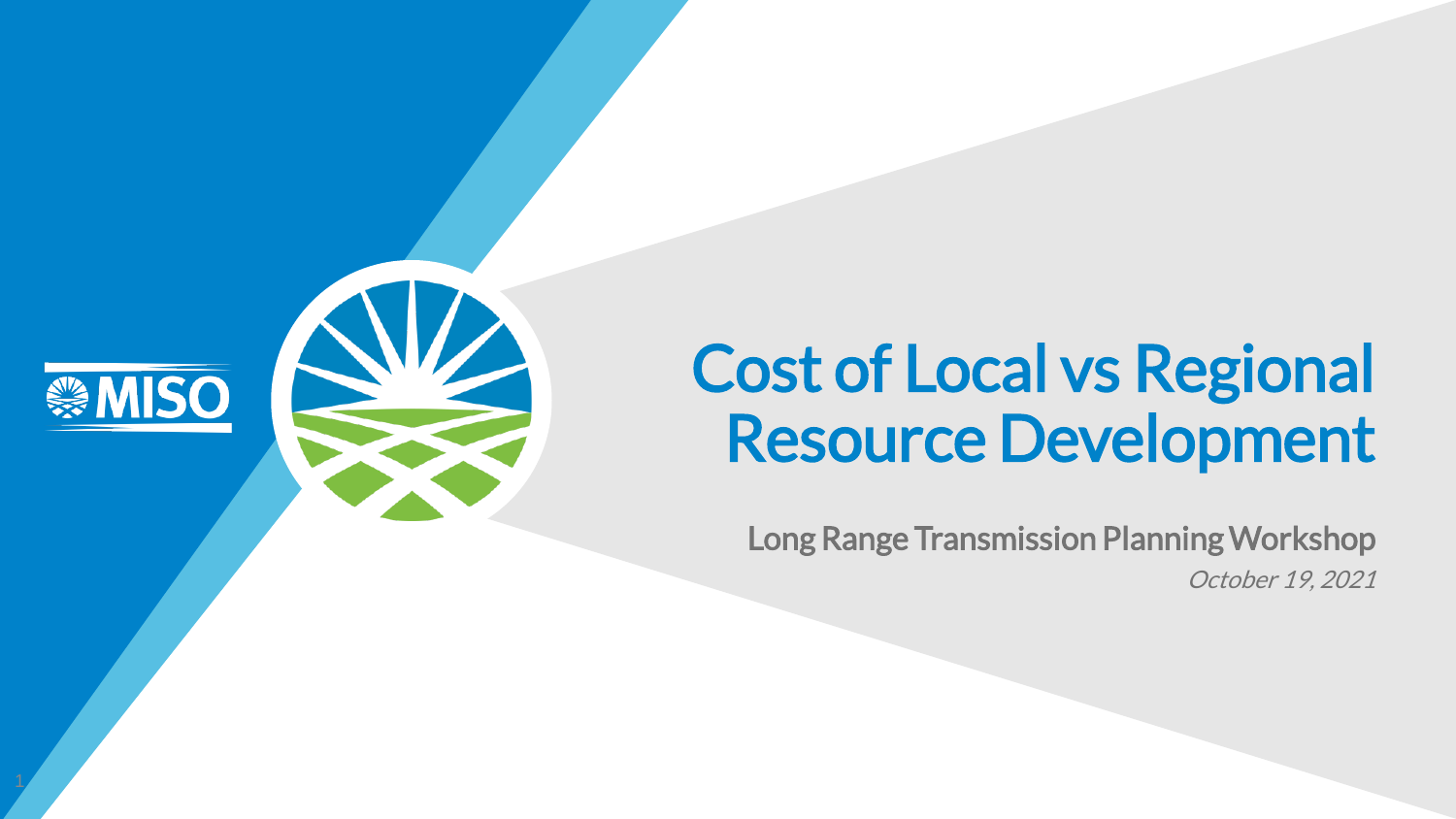## How does the future resource expansion differ when applying a local vs regional approach?

- Past experiences with the smile-curve tell us that leveraging regional resources will be more cost-effective than a local build out:
	- Magnitude, cost, & locations of resources differ based upon approach used.
	- Regional transmission is the bridge between these scenarios.
- Today's discussion is focused on:
	- What would the resource expansion look like under a local versus regional build-out?
	- How would the costs to construct such resource expansion differ?



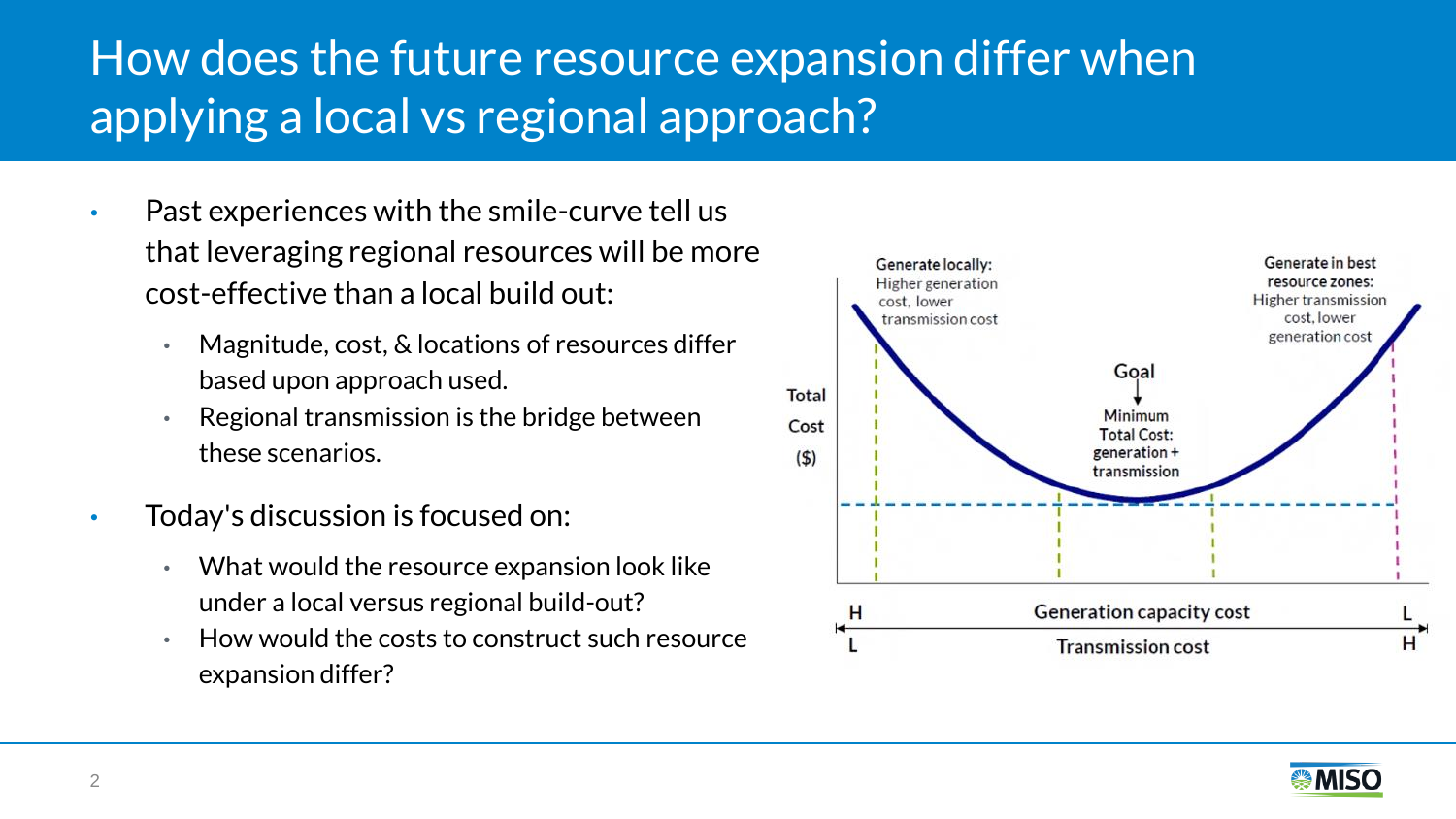## Initial analysis indicates a local resource expansion requires significantly more resources than the F1 resource expansion

### Local Resource Expansion Local Regional Resource Expansion



### Potentially a 50 GW difference in the size of the expansion equating to  $\sim$ \$57 billion in costs

\* Regional resource expansion based upon MISO Future 1 and the local resource expansion based upon a LBA analysis utilizing the RRA models and adding in the Futures assumed age-based retirements.